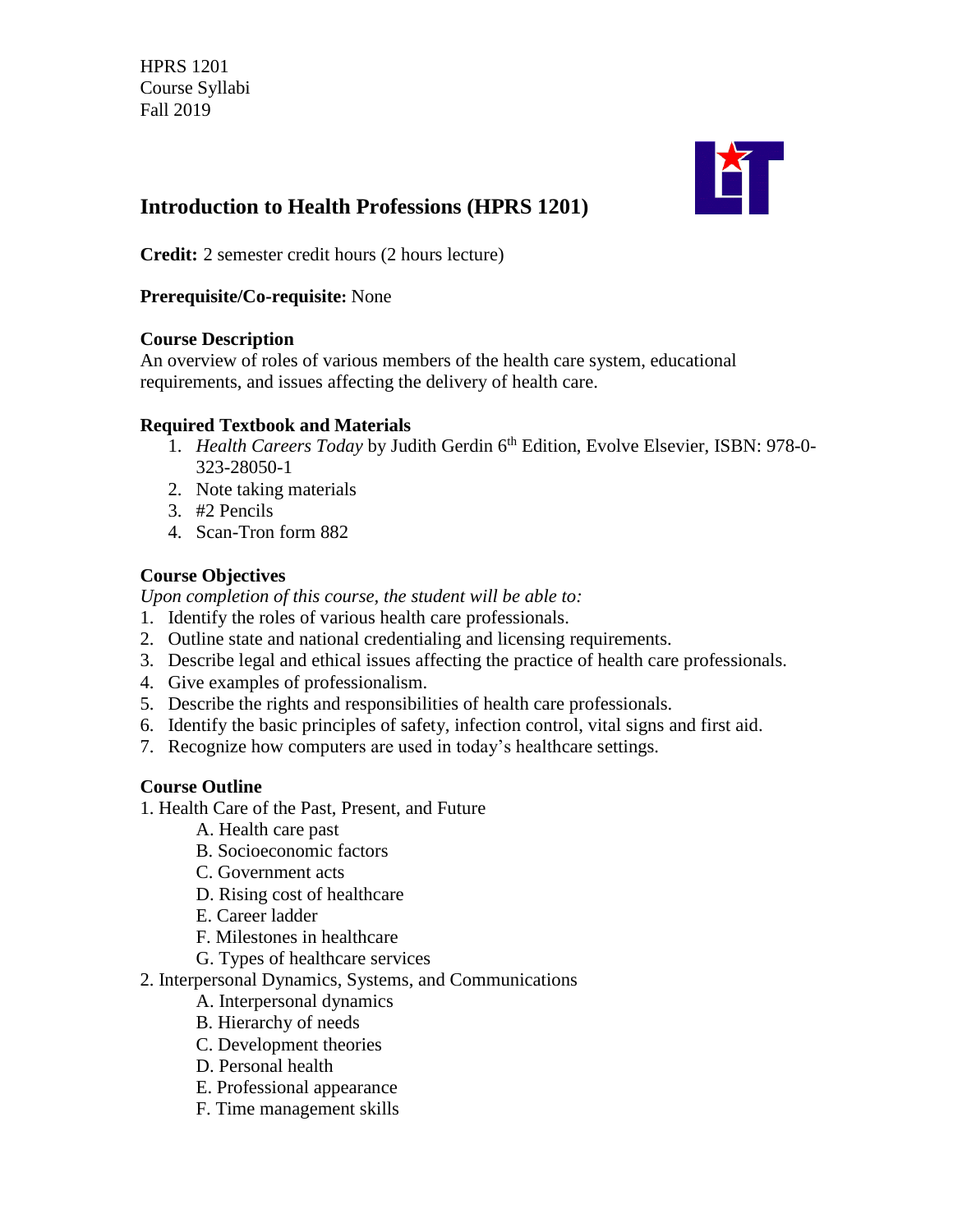- G. Problem-solving systems
- H. Leadership
- I. Elements of communication
- J. Non-verbal communication
- 3. Safety, Health, and Environmental Practices
	- A. Safety practices
	- B. Infectious process
	- C. Aseptic technique
	- D. Occupational safety and health administration (OSHA)
	- E. Ergonomics
	- F. Hazards
	- G. Chemical safety
	- H. Equipment maintenance
	- I. Emergency disaster procedures
- 4. Ethics and Legal Responsibilities
	- A. Professional codes of conduct
	- B. Improper ethical behavior
	- C. Confidentiality in health care
	- D. Patient's rights
	- E. Informed consent
	- F. Advance directives
	- G. Telemedicine
	- H. Documenting health care records
- 5. Culture and Health Care
	- A. Cultural competency
	- B. Potential cultural barriers
	- C. interpreters
	- D. Obstacles to cultural competence
	- E. Culturally sensitive questions
- 6. Employability and Career Development
	- A. Professional organization
	- B. Student organizations
	- C. Parliamentary procedures
	- D. Pathways for careers in health occupations
	- E. Career planning
	- F. Resumes'
	- G. Purpose of interview
	- H. Job satisfaction
	- I. Job performance
- 7. Wellness, Growth, and Development
	- A. Level of wellness
	- B. Disease prevention
	- C. Reaction of stress
	- D. Signs of stress
	- E. Stress management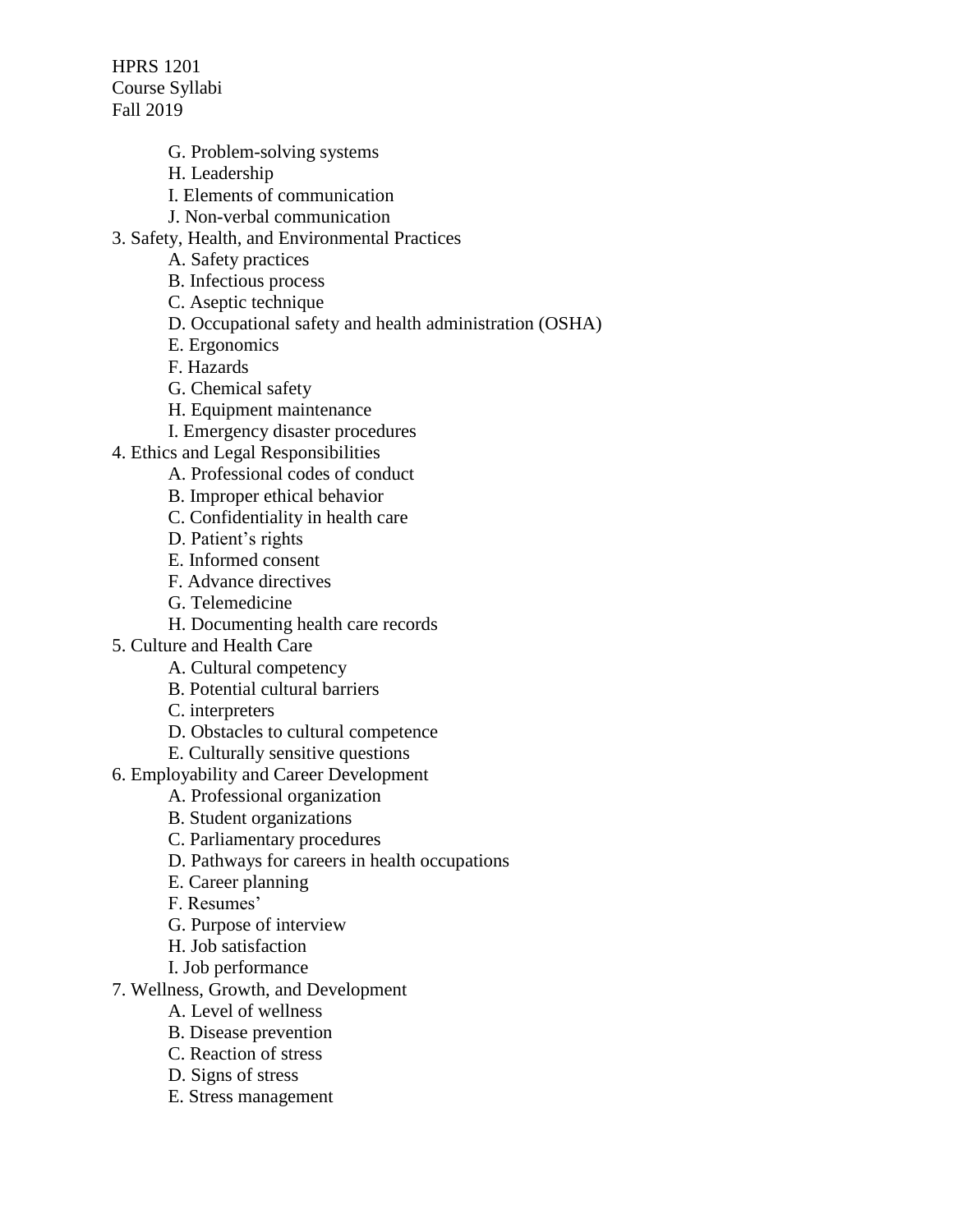- F. Physical development of body
- G. Psychosocial development
- H. Models of change theory
- I. Five stages of death
- 8. Professionalism
	- A. Indicators of job readiness
	- B. Indicators of job preparedness
	- C. Considerations in employment choice
	- D. Employment performance evaluation
	- E. Strategies for success in healthcare workplace
- 9. Imaging Careers
	- A. Roles of diagnostic medical health care workers
	- B. Development in field of diagnostic imaging
	- C. Non-radiation imaging
	- D. Performance instruction
- 10. Emergency Health Careers
	- A. Function of modern emergency care
	- B. Roles of emergency personal
	- C. Levels of care for first aid
	- D. External wounds
	- E. Burns
	- F. Poisoning
	- G. Shock
	- H. Fractures
	- I. Extreme cold and heat
	- J. Stroke
	- K. Seizure
	- L. Performance instruction in emergency health care

11. Information and Administration Careers

- A. Roles of information and administrative health care workers
- B. Forms used in medical records
- C. Methods of payment for health care
- D. Performance instruction in health care information and administration
- 12. Medical Careers
	- A. Roles of medical care providers
	- B. Visual acuity
	- C. Electrocardiograms
	- D. Performance instruction to careers in medicine and relating fields
- 13. Community and Social Service Careers
	- A. Function of community and social service care team
	- B. Roles of community and social service care team members
	- C. Physical and psychological drug dependency
	- D. "At risk" behaviors in substance abuse
	- E. Services provided by community health care agencies
	- F. Performance instruction relating to careers in community and social health care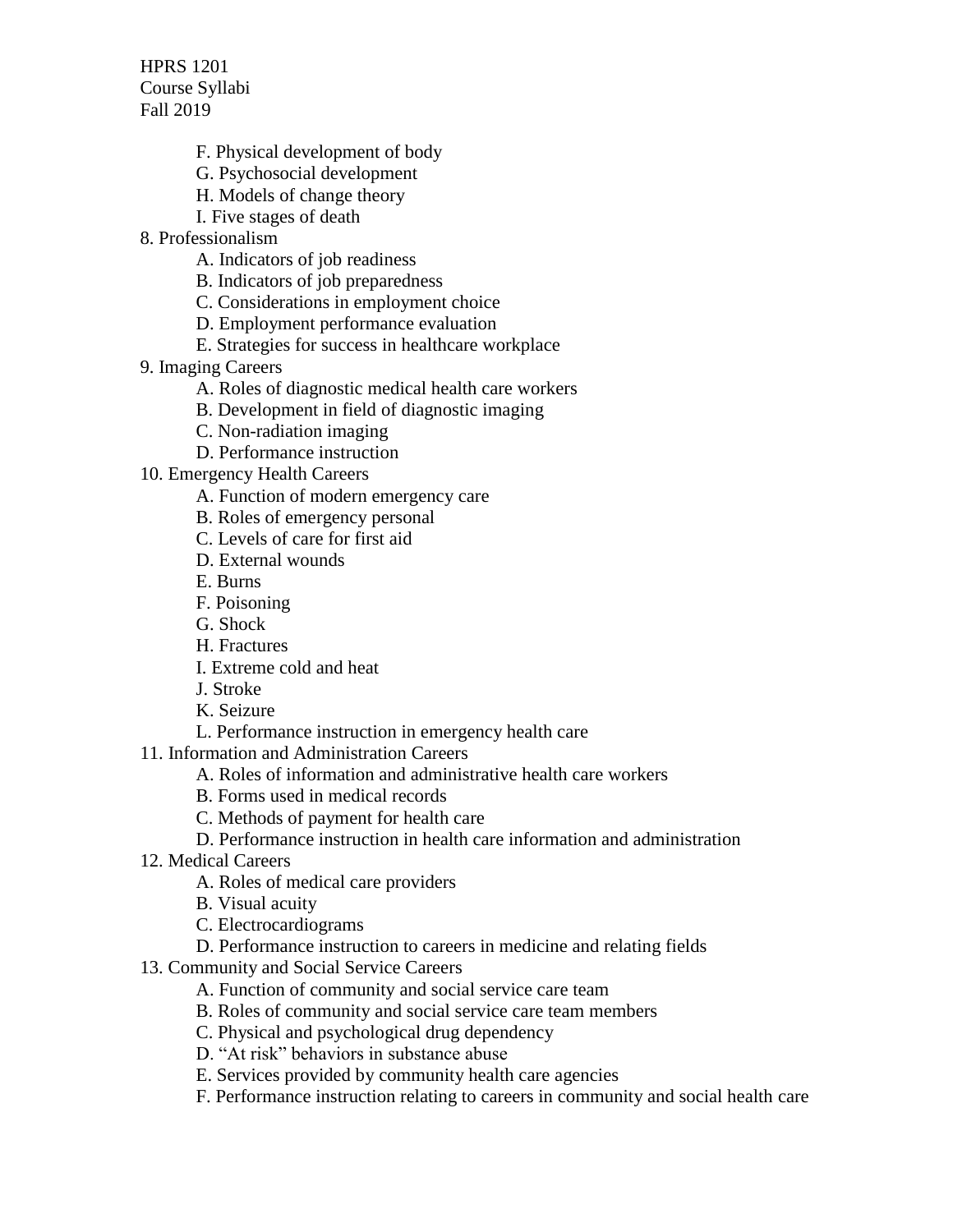#### 14. Mental Health Careers

- A. Function of mental health care team
- B. Roles of mental health care team
- C. Psychoneurotic disorders
- D. Psychosis
- E. Mental hygiene
- F. Performance instruction relating to careers in mental health care

#### 15. Rehabilitative Careers

- A. Function of rehabilitative health care team
- B. Role of rehabilitative health care team
- C. Pharmacology
- D. Components of legal drug prescription
- E. Speech pathology
- F. Performance instruction relating to careers in rehabilitative health care

#### **Grade Scale**

| $90 - 100$ | A |
|------------|---|
| 80-89      | B |
| 70-79      | € |
| 60-69      | D |
| $0-59$     | F |

#### **Course Evaluation**

Final grades will be calculated according to the following criteria

| Quizzes                  | 25% |
|--------------------------|-----|
| Major tests $(2)$        | 50% |
| Comprehensive Final exam | 25% |

#### **Course Requirements**

- 1. Read assigned chapters
- 2. Participate in class discussions
- 3. Complete Homework assignments
- 4. Complete tests
- 5. Complete final exam

#### **Course Policies**

- 1. Students must provide their own textbooks, writing instruments, and other necessary supplies for classes
- 2. All cell phones must be turned off. Absolutely no phones calls, text messaging or other telephone communications during class times.
- 3. Laptop computers, IPad etc... may be used to take notes during class, but may NOT be used for any other purpose.
- 4. Absolutely no food, drinks, or gum.
- 5. Students must respect one another and all faculty members.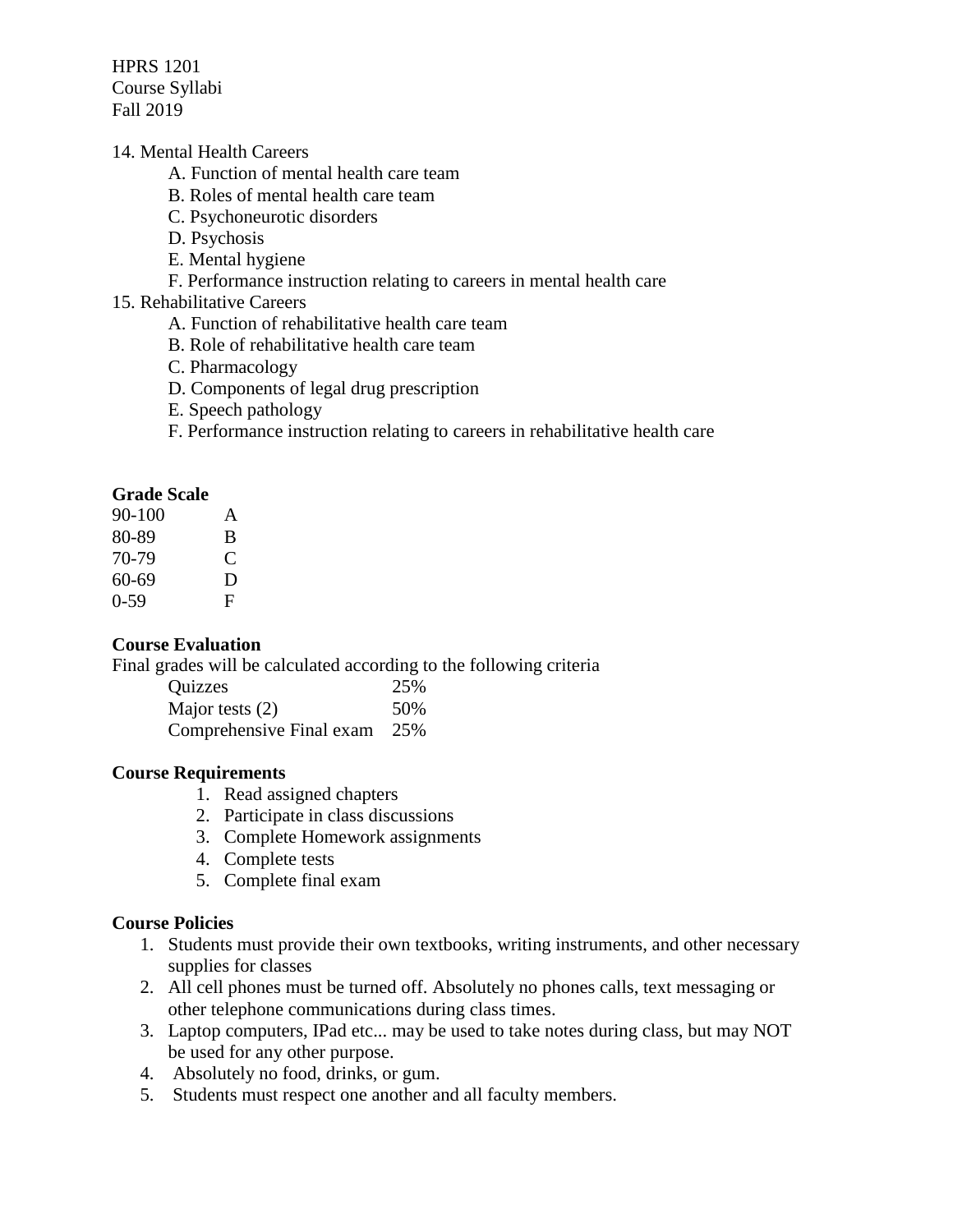- 6. No children, family members, friends or pets are allowed to attend class with student.
- 7. Students are expected to attend class. There are no "excused absences." Daily attendance will be taken.
- 8. All exams will be taken on the scheduled dates. If you will be unable to attend class please notify the Instructor by phone or e-mail. **If absent on test day**, the student will take a make-up examination with a **10 point deduction**. Arrangements to take the make-up test must be made immediately after the student returns to class.
- 9. Students are expected to follow the Lamar Institute of Technology Code of Conduct and Disciplinary Policy.
- 10. It is mandatory that you do your own work. Plagiarism or academic dishonesty will not be tolerated and will result in administrative discipline.
- 11. **Drop/Add/Withdraw.** It is the student's responsibility to make sure you are officially enrolled or dropped from this course. If at any point, you decide to drop the class, it is your responsibility to officially drop (i.e., using proper administrative offices/ paperwork). Any student who stops attending class and does not officially drop the course will be given an "F" as the semester grade.
- 12. Any violation of the classroom policies may result in the student being asked to leave class and result in an absence.

## **Exam Policy**

- 1. Everything must be on the floor, i.e. purses, books/book bags, water/drink bottles etc.
- 2. Students are not allowed to use anything other than their brain to answer questions on the exam.
- 3. No cell phones or other electronic media on the desk
- 4. Scratch paper will be provided by the instructor and must be turned in at the end of class
- 5. If a calculator is required it cannot be programmable and you cannot use your cell phone, instructor has the right to examine all calculators
- 6. All exams will be taken in pencil on a Scan-Tron from 882 unless informed otherwise by the instructor.
- 7. All changed answers must be erased completely.
- 8. Cheating will not be tolerated and will result in immediate failure of the exam.
- 9. Students must read and abide by the Academic Dishonesty Policy in the LIT Catalog and LIT Student Handbook.

# **Late Work Policy**

## **Late work will be accepted with a 30 point deduction for every day late.**

## **Instructor:**

Mrs. Gina Johnson, Instructor III, Allied Health & Sciences Department Office: Multi-Purpose Center, Room 234 Phone: 839-2936 **E-mail: gmjohns1@lit.edu**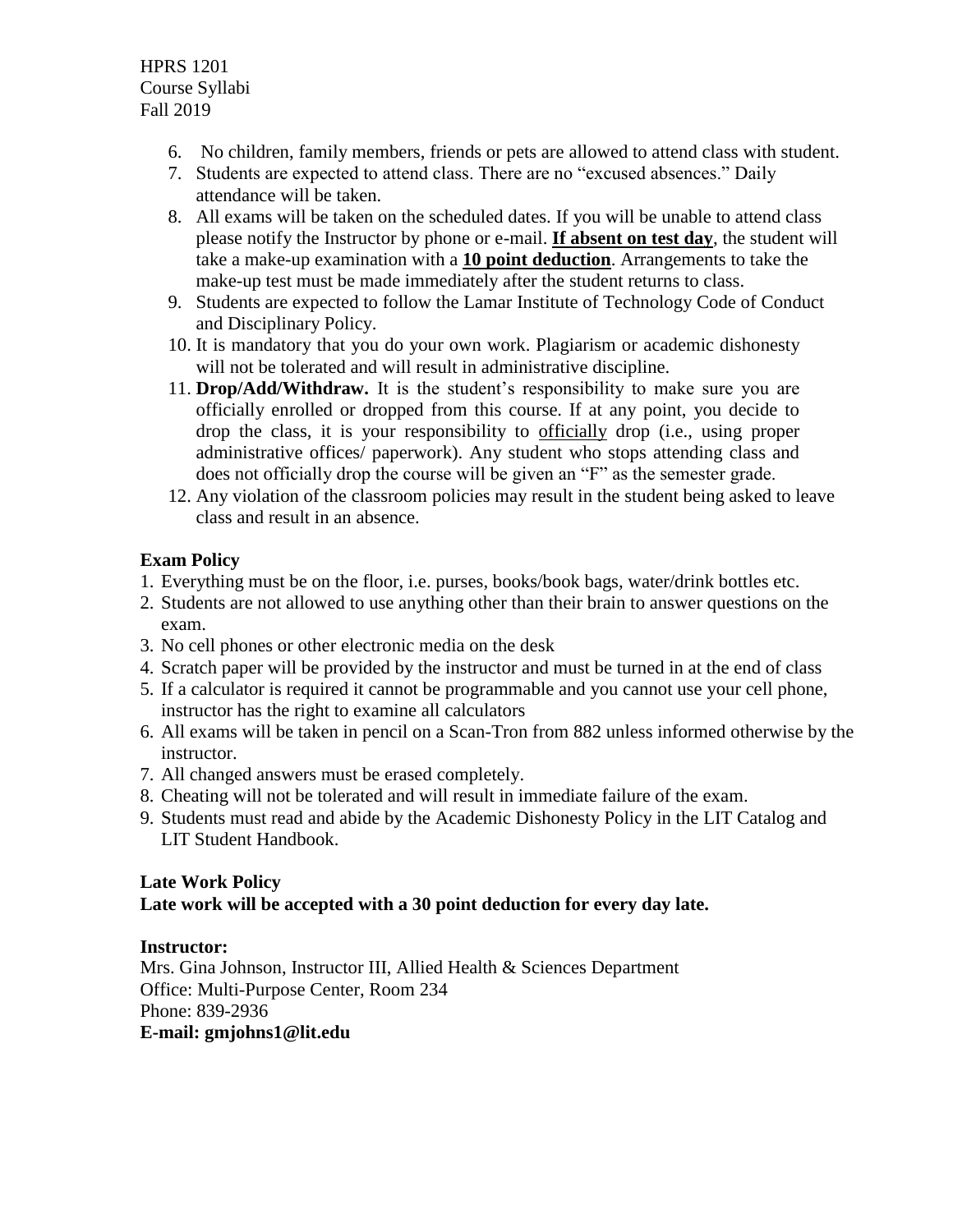**ABSENCES:** Students missing class will be responsible for any missed material. Students should try to secure the missed notes from another student in the class.

### **Disabilities Statement**

The Americans with Disabilities Act of 1992 and Section 504 of the Rehabilitation Act of 1973 are federal anti-discrimination statutes that provide comprehensive civil rights for persons with disabilities. Among other things, these statutes require that all students with documented disabilities be guaranteed a learning environment that provides for reasonable accommodations for their disabilities. If you believe you have a disability requiring an accommodation, please contact the Special Populations Coordinator at (409) 880-1737 or visit the office located in the Cecil Beeson Building, room 116.

# **Starfish**

LIT utilizes an early alert system called Starfish. Throughout the semester, you may receive emails from Starfish regarding your course grades, attendance, or academic performance. Faculty members record student attendance, raise flags and kudos to express concern or give praise, and you can make an appointment with faculty and staff all through the Starfish home page. You can also login to Blackboard or MyLIT and click on the Starfish link to view academic alerts and detailed information. It is the responsibility of the student to pay attention to these emails and information in Starfish and consider taking the recommended actions. Starfish is used to help you be a successful student at LIT.



## **Course Schedule**

| Week of<br><b>Semester</b> | <b>Topic</b>                                        | <b>Textbook</b><br><b>Reference</b> |
|----------------------------|-----------------------------------------------------|-------------------------------------|
| Week 1                     | Introduction-Syllabus-Discussion                    |                                     |
| Week 2                     | Health Care of the Past, Present, Future            | Ch 1 p. 3-23                        |
| Week 3                     | Interpersonal Dynamics, Systems, and Communications | Ch 2 p. 24-40                       |
| Week 4                     | Safety, Health, and Environmental Practices         | Ch 3 p. 41-61                       |
| Week 5                     | Ethics and Legal Responsibilities                   | Ch 4 p. 62-73                       |
| Week 6                     | <b>Culture and Health Care</b>                      | Ch 5 p. 74-85                       |